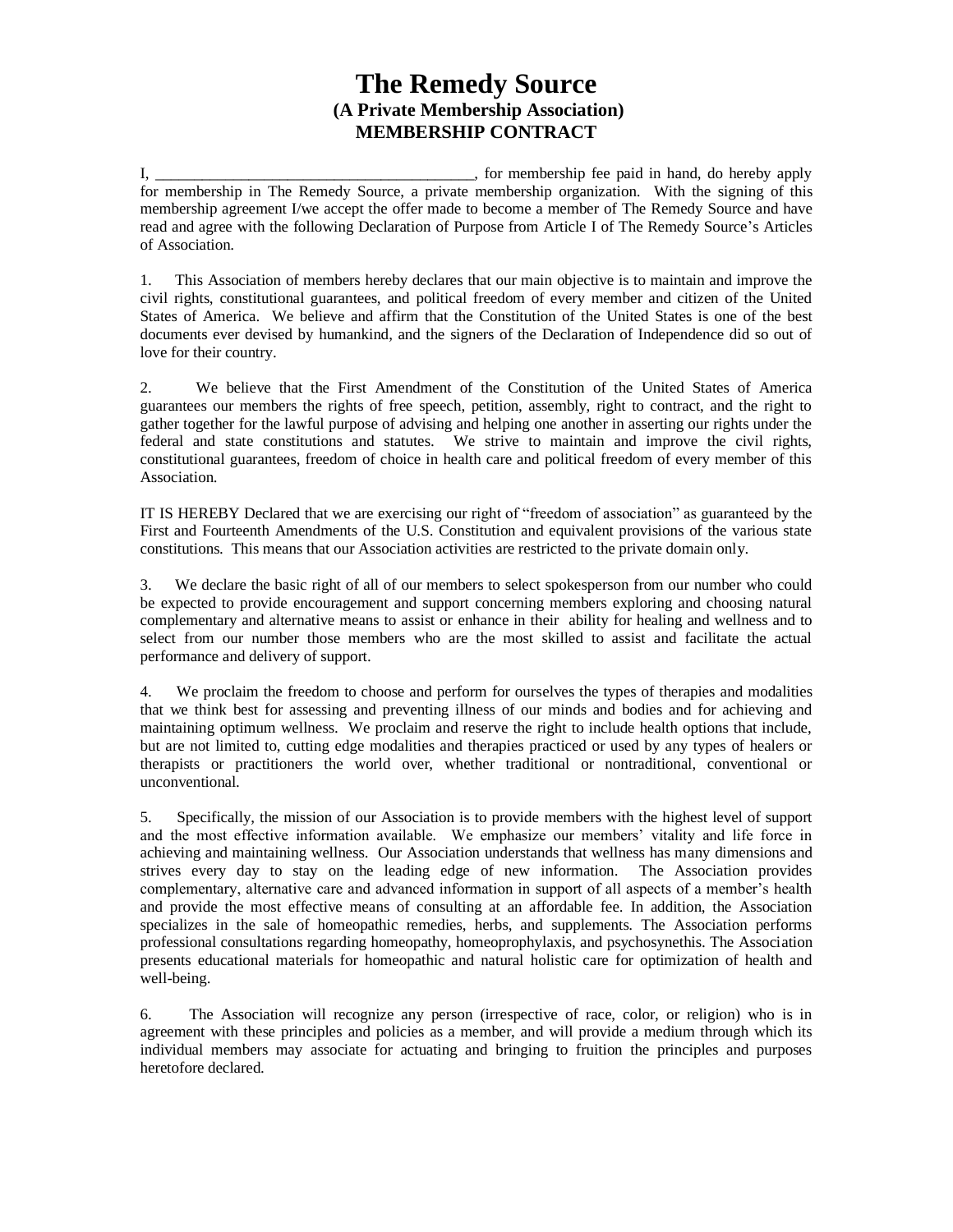## **MEMORANDUM OF UNDERSTANDING**

I understand that the fellow members of the Association that provide services and care, do so in the capacity of a fellow member and not in the capacity as a licensed health care provider. I further understand that within the association no doctor-patient relationship exists but only a contract member-member Association relationship. In addition, I have freely chosen to change my legal status as a public patient, customer or client to a private member of the Association. I further understand that it is entirely my own responsibility to consider the advice and recommendations offered to me by my fellow members and to educate myself as to the efficacy, risks, and desirability of same and the acceptance of the offered or recommended diagnosis, therapy, treatment and care is my own carefully considered decision. Any request by me to a fellow member to assist me or provide me with the aforementioned diagnosis, therapy, treatment and care is my own free decision in an exercise of my rights and made by me for my benefit, and I agree to hold the Trustee(s), staff and other worker members and the Association harmless from any unintentional liability for the results of such care, except for harm that results from instances of a clear and present danger of substantive evil as determined by the Association, as stated and defined by the United States Supreme Court.

The Trustees and members have chosen Amy Rozen as the person best qualified to perform services to members of the Association and entrust her to select other members to assist her in carrying out that service.

In addition, I understand that, since the Association is protected by the First and Fourteenth Amendments to the U.S. Constitution, it is outside the jurisdiction and authority of Federal and State Agencies and Authorities concerning any and all complaints or grievances against the Association, any Trustee(s), members or other staff persons. All rights of complaints or grievances will be settled by an Association Committee and will be waived by the member for the benefit of the Association and its members. Because the privacy and security of membership records maintained within the Association which have been held to be inviolate by the U.S. Supreme Court, the undersigned member waives HIPAA privacy rights and complaint process. Any medical or healthcare records kept by the association will be strictly protected and **only** released upon written request of the member. I agree that violation of any waivers in this membership contract will result in a no contest legal proceeding against me. In addition, the Association does not participate in any medical insurance plans or collections on behalf of the member but will provide a suitable invoice for the member to pursue reimbursement by his/her insurance company, if applicable.

I agree to join the Association, a private membership association under common law, whose members seek to help each other achieve better health and live longer with good quality of life.

I understand that the doctors, nurses, and other providers who are fellow members of the Association are offering me advice, services, and benefits that do not necessarily conform to conventional medical care. I do not expect these benefits to include on-call coverage, hospital care, or the usual and customary care provided by most physicians. I will receive such primary and specialist care elsewhere. I fully understand that the benefits I receive from the Association might or might not be covered by my health insurance and not at all by Medicare.

As a member, I accept the goals of helping my body function better and choosing techniques that are both very safe and have a reasonably good chance to succeed, realizing that no diagnostic technique or treatment is foolproof. If I choose to forgo drugs, surgery, or radiation that has been recommended to me by others, I fully accept the risk that I might suffer serious consequences from that choice. Other aspects of informed consent will take place in my discussions with the providers and my fellow members of the Association.

My activities within the Association are a private matter that I refuse to share with the State Medical Board, the FDA, FTC, Medicare, Medicaid or my own insurance company without my expressed specific permission. All records and documents remain as property of the Association, even if I receive a copy of them. I fully agree not to file a malpractice lawsuit against a fellow member of the Association, unless that member has exposed me to a clear and present danger of substantive evil. I acknowledge that the members of the Association do not carry malpractice insurance.